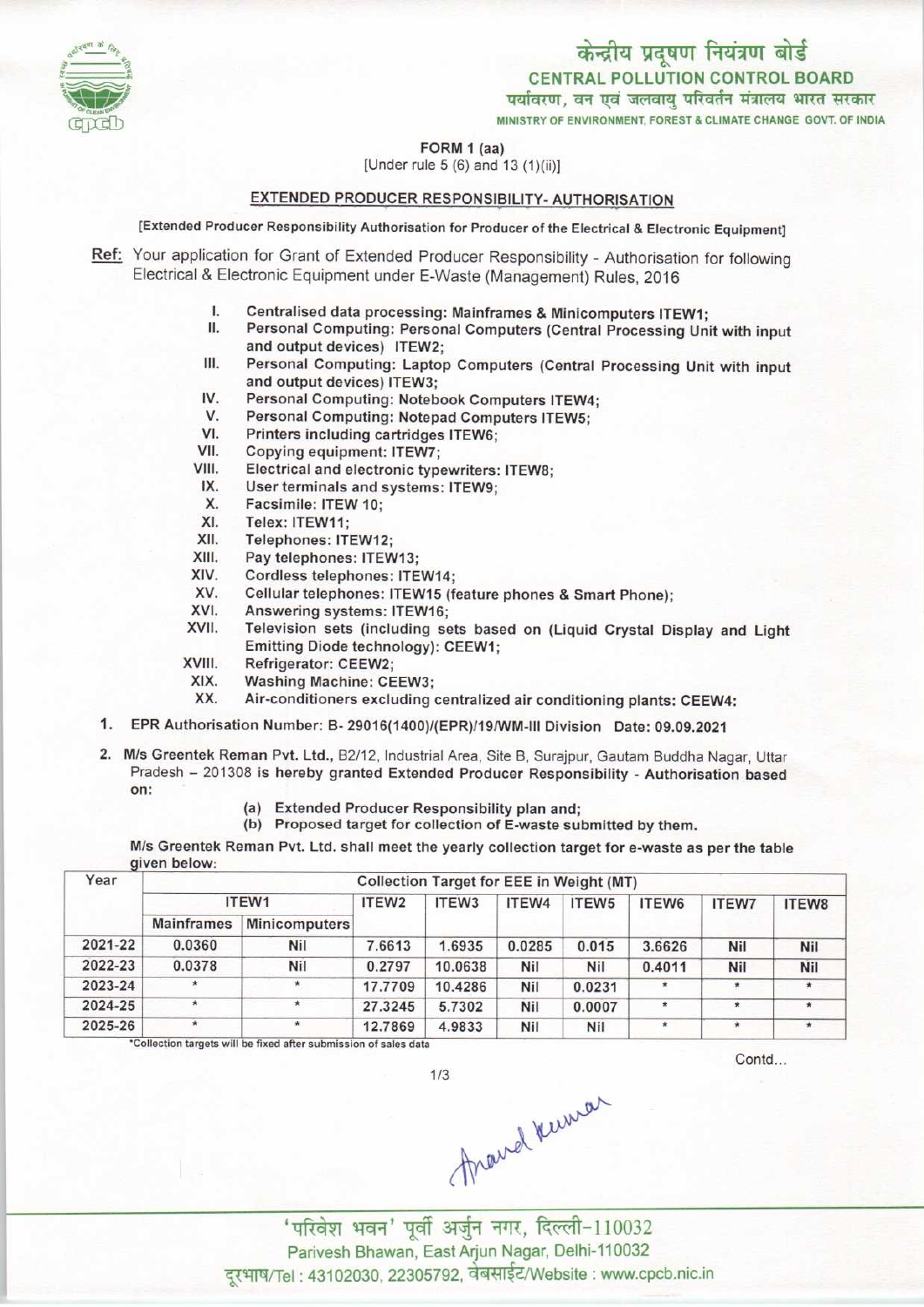

| Year    | <b>Collection Target for EEE in Weight (MT)</b> |         |         |         |         |            |                       |                     |  |  |  |
|---------|-------------------------------------------------|---------|---------|---------|---------|------------|-----------------------|---------------------|--|--|--|
|         | <b>ITEW9</b>                                    | ITEW10  | ITEW11  | ITEW12  | ITEW13  | ITEW14     | ITEW15                |                     |  |  |  |
|         |                                                 |         |         |         |         |            | <b>Feature Phones</b> | <b>Smart Phones</b> |  |  |  |
| 2021-22 | 0.1613                                          | Nil     | Nil     | 0.2402  | Nil     | <b>Nil</b> | <b>Nil</b>            | 2.698               |  |  |  |
| 2022-23 | 0.0508                                          | Nil     | Nil     | 0.0045  | Nil     | <b>Nil</b> | Nil                   | 0.9684              |  |  |  |
| 2023-24 | 0.0322                                          | $*$     |         |         | $\star$ |            | 米                     | 3.6134              |  |  |  |
| 2024-25 | 0.2695                                          | $\star$ | $\star$ | $\star$ | $\star$ | $\star$    | $\pmb{\ast}$          | 0.1946              |  |  |  |
| 2025-26 | 0.1365                                          | $\star$ | $\star$ | $\star$ | $\star$ | ٠          |                       | 0.0315              |  |  |  |

| Year    | <b>Collection Target for EEE in Weight (MT)</b> |         |                   |                   |         |  |  |  |  |
|---------|-------------------------------------------------|---------|-------------------|-------------------|---------|--|--|--|--|
|         | ITEW <sub>16</sub>                              | CEEW1   | CEEW <sub>2</sub> | CEEW <sub>3</sub> | CEEW4   |  |  |  |  |
| 2021-22 | Nil                                             | 0.1172  | 0.1155            | 0.5675            | 2.626   |  |  |  |  |
| 2022-23 | Nil                                             | 0.26175 | <b>Nil</b>        | <b>Nil</b>        | Nil     |  |  |  |  |
| 2023-24 | $\ast$                                          | $\ast$  |                   | $\star$           | $\star$ |  |  |  |  |
| 2024-25 | $\ast$                                          |         |                   | $\star$           | $\star$ |  |  |  |  |
| 2025-26 | $\frac{1}{2}$                                   | $\star$ |                   | $\star$           |         |  |  |  |  |

\*Collection targets will be fixed after submission of sales data

# 3. The Authorisation shall be valid for a period of five (5) years from date of issue with following conditions:

- i. You shall strictly follow the approved Extended Producer Responsibility plan, a copy of which is enclosed herewith as Enclosure-I;
- ii. You shall ensure that collection mechanism or collection Centres are set up or designated as per the details given in the Extended Producer Responsibility plan and that shall be completed before the proposed dates if any in the EPR Plan (list of collection Centres and the toll free numbers for reverse logistics enclosed);
- iii. You shall ensure that all the collected e-waste is channelized to your dismantler/recycler M/s. M/S- Hayat E-Recyclers Pvt. Ltd., Plot No- F-53-54, M- G. Road Industrial Area, Hapur, Uttar Pradesh- 245104 and record shall be maintained at dismantler/recycler and at your end.
- iv. You shall maintain records, in Form-2 of these Rules, of e-waste and make such records available for scrutiny by Central Pollution Control Board;
- v. You shall file annual returns in Form-3 to the Central Pollution Control Board on or before 30th day of June following the financial year to which that returns relates.

### vi. General Terms & Conditions of the Authorisation:

- a.The authorisation shall comply with provisions of the Environment (Protection) Act, <sup>1986</sup> and the E-waste (Management) Rules,2016 made there under;
- b.The authorisation or its renewal shall be produced for inspection at the request of an officer authorised by the Central Pollution Control Board;
- c.Any change in the approved Extended Producer Responsibility plan should be informed to Central Pollution Control Board within 15 days on which decision shall be communicated by Central Pollution Control Board within sixty days;

**Contd** 

 $2/3$ 

Around Kuman